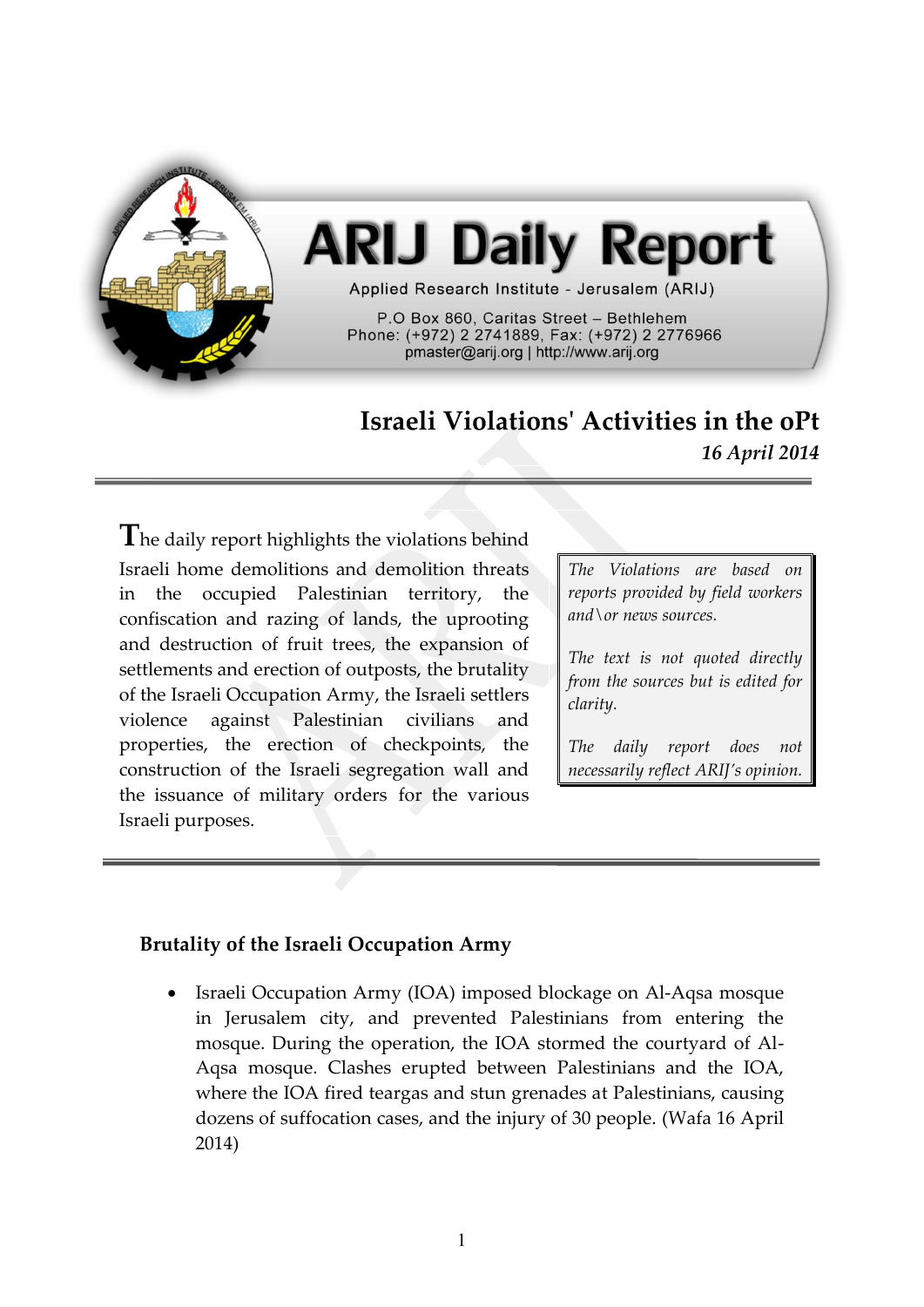- Israeli Occupation Army (IOA) opened fire at Palestinian houses and land in Al-Qara and Abbsan towns, east of Khan Younis city, south of Gaza strip. (Safa 16 April 2014)
- Israeli Occupation Army (IOA) invaded and toured in Al-'Abiyat Wadi Shaheen and Jabal Hindaza areas in Bethlehem governorate. (RB2000 16 April 2014)
- Israeli Occupation Army (IOA) stormed a Palestinian school in Wadi An-Nasar neighborhood, near Kiryat Arba settlement in Hebron city. The IOA erected tents in the school and raised the Israeli flags on the roof. (RB2000 16 April 2014)
- Clashes erupted between Palestinians and the Israeli Occupation Army (IOA) around Tareq Ben Ziyad School near the Ibrahimi mosque in the central of Hebron city. The IOA fired teargas and stun grenades at Palestinians, causing dozens of suffocation cases. (Wafa & Al-Quds 16 April 2014)

### **Israeli Arrests**

- Israeli Occupation Army (IOA) arrested four Palestinians after storming and searching their houses in Beit Ummer town, north of Hebron city. The arrestees were identified as: Ahmed Khalil Abu Hisham (47 years), Mohammad Abu Hisham (18 years), Ali Ahmed Rashid Younis (21 years) and Yousif Saed Ali Saed Sabarnih (21 years). During the operation, the IOA closed the main entrance of the town. (Wafa 16 April 2014)
- Israeli Occupation Army (IOA) arrested a Palestinian while he was near the Ibrahimi mosque in the central of Hebron city. (Safa 16 April 2014)
- Israeli Occupation Army (IOA) arrested 7 Palestinians from Jerusalem city. Five of the arrestees were identified as: Mahmoud Abd Al-Latif, Mohammad Abu Sninah, Taisir Abu Soboh, Mohammad Mujahed and Mu'awiya Khiri. (SilwanIC 16 April 2014)

#### **Israeli Settler Violence**

- Israeli settlers hurled stones at Palestinian vehicles while they were traveling between Nahhalin and Jabah villages, southwest of Bethlehem city, causing the damage for a number of Palestinian vehicles. (RB2000 16 April 2014)
- Israeli settlers escorted by the Israeli Occupation Army (IOA) stormed and toured in B'ir As-Sabe' Street in the central of Hebron city, visit a Cemetery and performed Talmudic rituals. The IOA forced Palestinians to close their shops. Clashes erupted between Palestinians